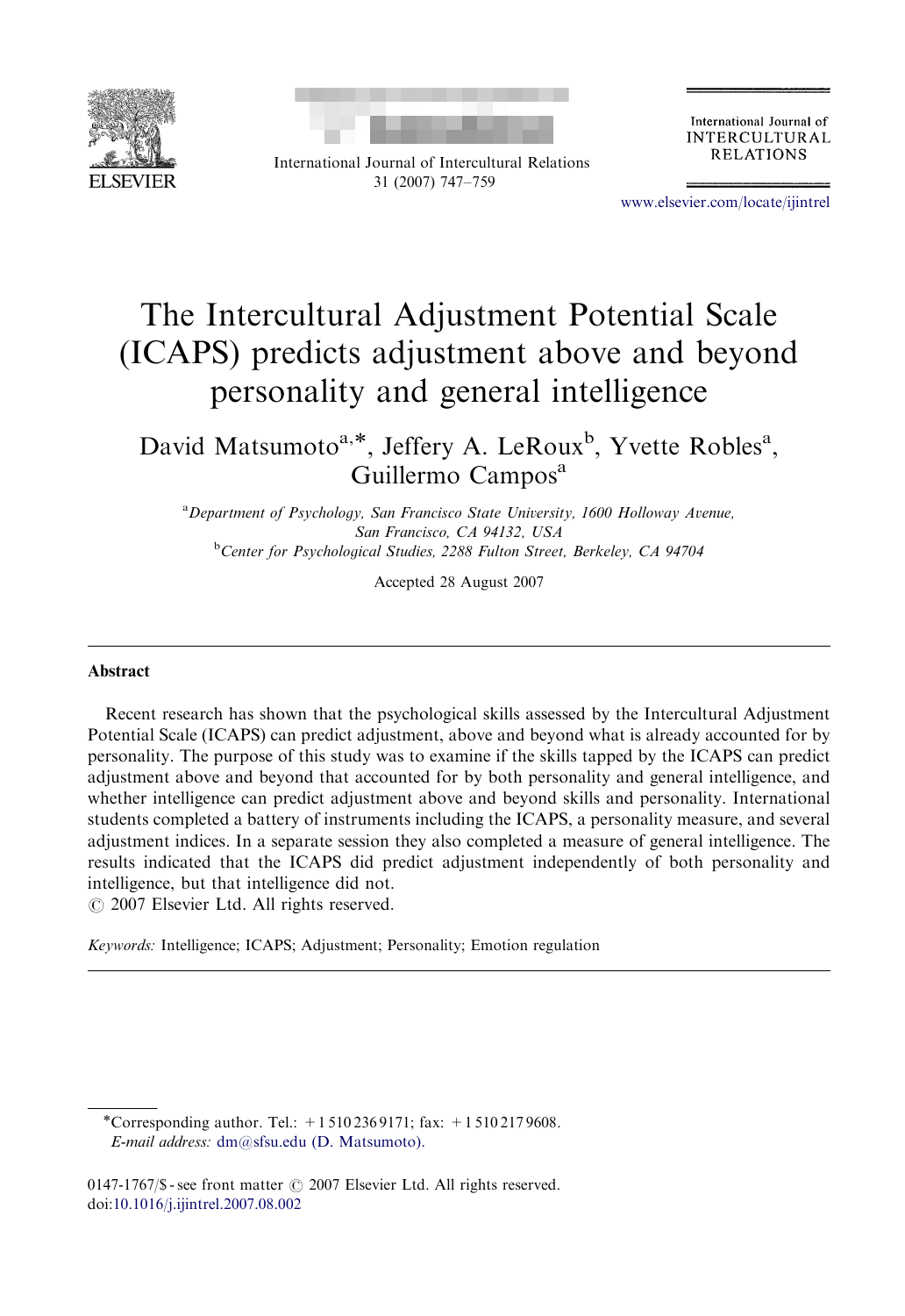## 1. Introduction

Intercultural adjustment and adaptation are more important today than ever before. Although the difference between them is often blurred, it is important to distinguish between them. On one hand adaptation is based in the sociocultural domain ([Ward, 2001](#page--1-0)); i.e., it refers to the process of altering one's behavior to fit in with a changed environment or circumstances, or as a response to social pressure. On the other hand, adjustment refers to the subjective experiences that are associated with and result from attempts at adaptation, and that motivate further adaptation. Adjustment involves a wide range of experiences, including self-awareness and self-esteem [\(Kamal & Maruyama, 1990](#page--1-0)), mood states [\(Stone Feinstein & Ward, 1990\)](#page--1-0), and health status (Babiker et al., 1980; all cited in [Ward, 2001\)](#page--1-0). [Brislin \(1993\)](#page--1-0) identified three factors of adjustment, including (1) having successful relationships with people from other cultures; (2) feeling that interactions are warm, cordial, respectful, and cooperative; and (3) accomplishing tasks in an effective and efficient manner. [Gudykunst, Hammer, and Wiseman \(1977\)](#page--1-0) included the ability to manage psychological stress effectively. [Black and Stephens \(1989\)](#page--1-0) identified adjustment involving daily activities, interpersonal relations, and work.

In this paper, we examine the psychological factors that contribute to intercultural adjustment. Previous research has identified a host of such factors ([Bhawuk](#page--1-0) & [Brislin, 1992;](#page--1-0) [Hammer, Bennett, & Wiseman, 2003;](#page--1-0) [Van der Zee & Van Oudenhoven, 2000](#page--1-0)). Within this genre, our work has used the Intercultural Adjustment Potential Scale (ICAPS), which can predict intercultural adjustment measured in a variety of ways, including self-, peer, and observer reports, and behavioral tasks ([Matsumoto, LeRoux, Bernhard, & Gray, 2004;](#page--1-0) [Matsumoto et al., 2001](#page--1-0)). The ICAPS was based on the assumption that intercultural conflict is inevitable, and that one of the keys for adjustment is the ability to manage conflict well. Four constructs are measured by the ICAPS: emotion regulation, openness, flexibility, and critical thinking ([Matsumoto et al., 2003](#page--1-0)). Of these, emotion regulation appears to be especially important; it allows individuals engaged in conflict to manage their emotional reactions, affording them to seek and internalize new cognitive structures that reduce conflict and build interpersonal and intercultural relations. We view these constructs as psychological skills because they can be trained and change over time [\(McKenzie,](#page--1-0) [Matheson, McKaskie, Hamilton,](#page--1-0) & [Murray, 2000;](#page--1-0) [Russell, Chu, & Phillips, 2006\)](#page--1-0).

Personality also contributes to adjustment ([Gough, 1986](#page--1-0); [Lazarus, 1963](#page--1-0)), and recent studies involving the Big Five personality traits (Extraversion, Neuroticism, Openness, Conscientiousness, and Agreeableness) have continued to provide support for these relationships [\(Costa](#page--1-0) & [McCrae, 1980](#page--1-0); [DeNeve & Cooper, 1998;](#page--1-0) [Heady & Wearing, 1989;](#page--1-0) [Lucas & Fujita, 2000](#page--1-0); [Watson & Clark, 1992](#page--1-0)) For example, [Robins, Tracy, Trzesniewski,](#page--1-0) [Potter, and Gosling \(2001\)](#page--1-0) examined the relationship between traits and self-esteem on a sample of 326,641 individuals who participated in an online study. The five dimensions cumulatively accounted for about 34% of the variance of self-esteem, and this finding was robust across different age groups, gender, social class, ethnicity, and nationality. Personality traits predict intercultural adjustment as well ([Matsumoto et al., 2004, 2001](#page--1-0)).

Another individual-level variable that may be related to adjustment is general intelligence. Although several definitions of intelligence exist [\(Gardner, 1993;](#page--1-0) [Sternberg,](#page--1-0) [1985](#page--1-0)), it generally refers to a host of mental abilities, such as problem solving, reactivity, spatial perception, mental flexibility, verbal knowledge, and abstract reasoning. [Sternberg](#page--1-0) [\(2004\),](#page--1-0) in fact, defines intelligence as the mental abilities necessary for adaptation, and if